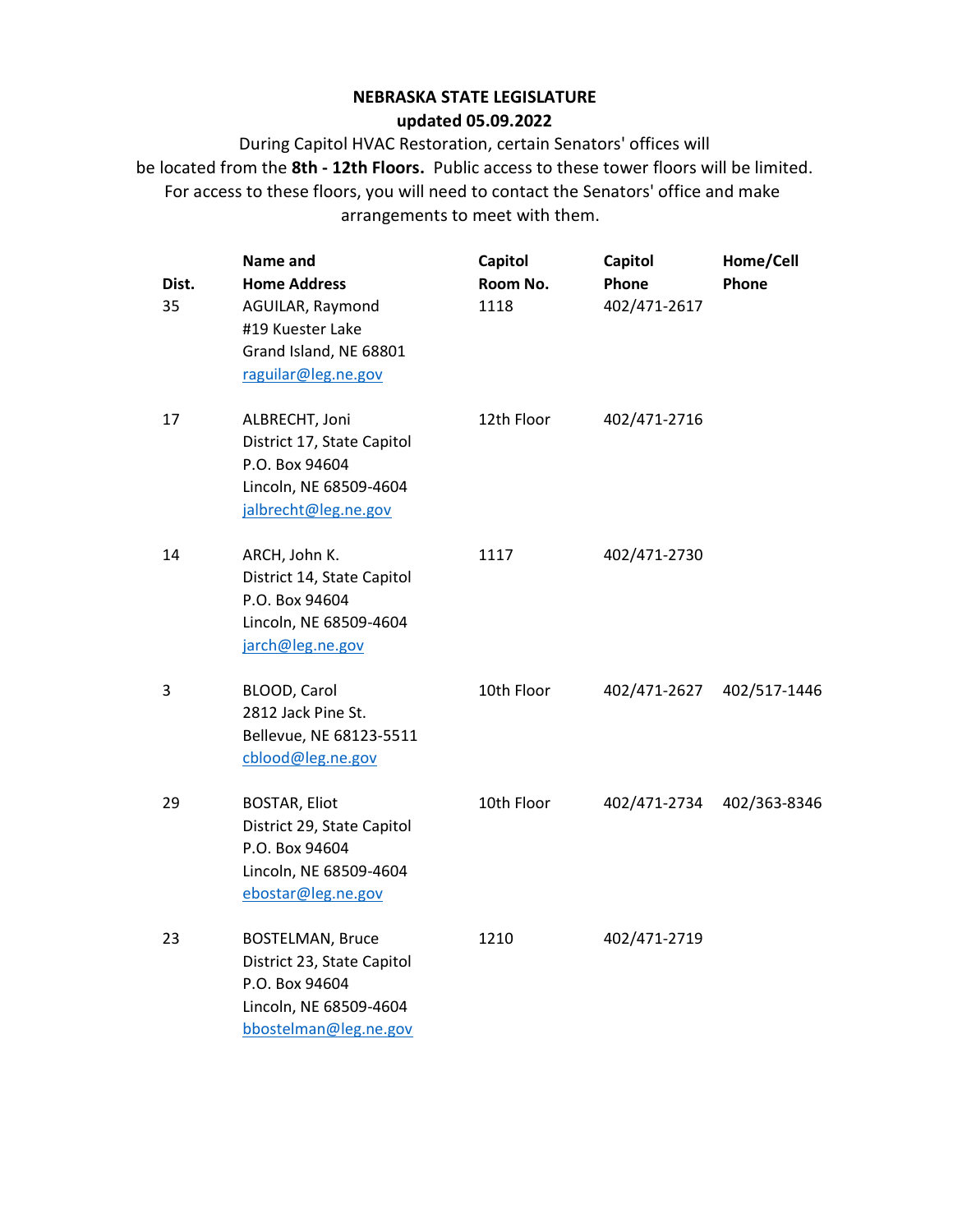| Dist.<br>32    | Name and<br><b>Home Address</b><br><b>BRANDT, Tom</b><br>District 32, State Capitol<br>P.O. Box 94604<br>Lincoln, NE 68509-4604<br>tbrandt@leg.ne.gov | <b>Capitol</b><br>Room No.<br>1528 | Capitol<br>Phone<br>402/471-2711 | Home/Cell<br>Phone |
|----------------|-------------------------------------------------------------------------------------------------------------------------------------------------------|------------------------------------|----------------------------------|--------------------|
| 43             | <b>BREWER, Tom</b><br>550 West 10th Street<br>Gordon, NE 69343-1002<br>tbrewer@leg.ne.gov                                                             | 1423                               | 402/471-2628                     |                    |
| 41             | <b>BRIESE, Tom</b><br>District 41, State Capitol<br>P.O. Box 94604<br>Lincoln, NE 68509-4604<br>tbriese@leg.ne.gov                                    | 1306                               | 402/471-2631                     |                    |
| 9              | CAVANAUGH JR, John<br>District 9, State Capitol<br>P.O. Box 94604<br>Lincoln, NE 68509-4604<br>jcavanaugh@leg.ne.gov                                  | 8th Floor                          | 402/471-2723                     |                    |
| 6              | CAVANAUGH, Machaela M.<br>District 6, State Capitol<br>P.O. Box 94604<br>Lincoln, NE 68509-4604<br>mcavanaugh@leg.ne.gov                              | 11th Floor                         | 402/471-2714                     |                    |
| $\overline{2}$ | <b>CLEMENTS, Robert</b><br>District 2, State Capitol<br>P.O. Box 94604<br>Lincoln, NE 68509-4604<br>rclements@leg.ne.gov                              | 1120                               | 402/471-2613                     |                    |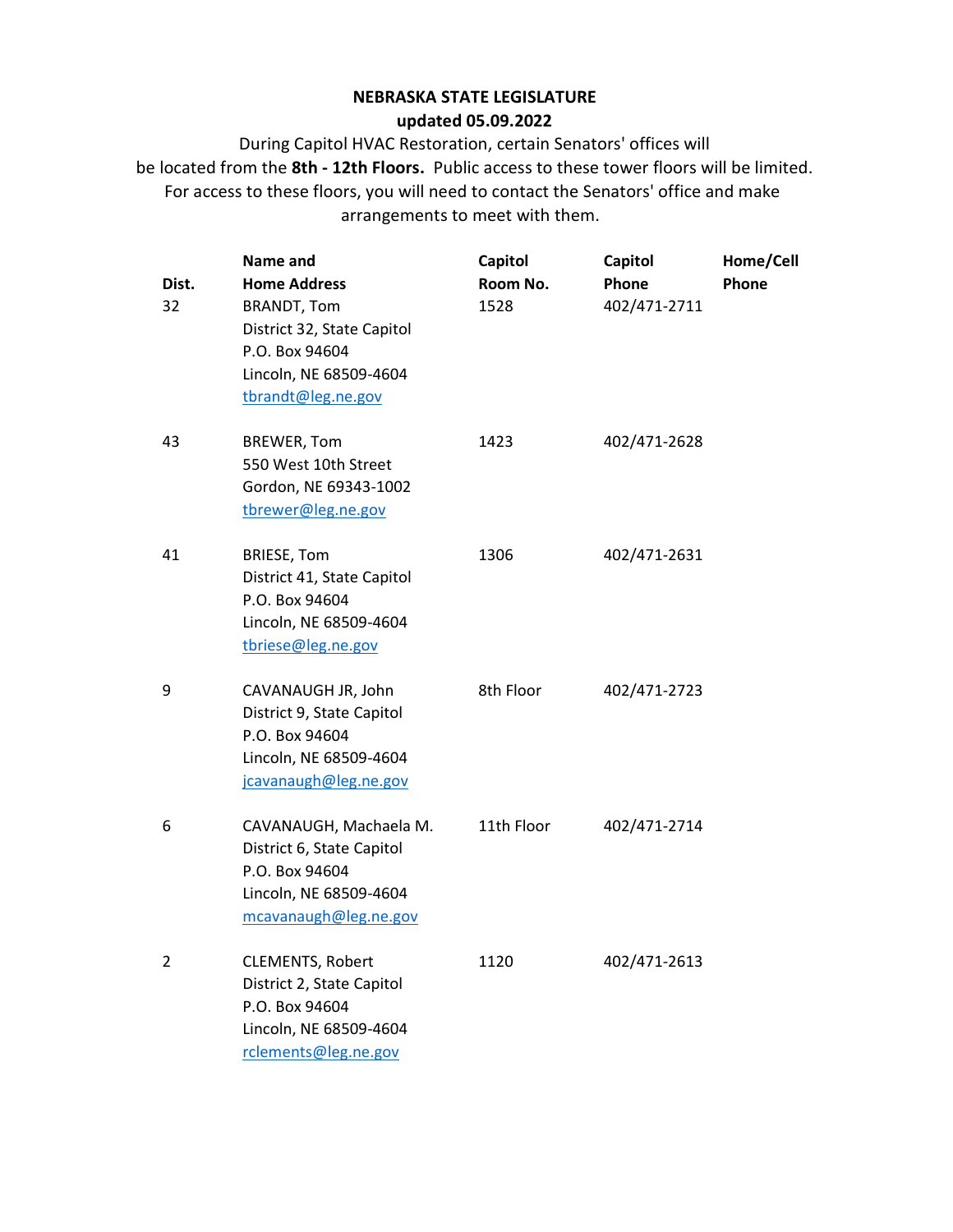| Dist.<br>49 | Name and<br><b>Home Address</b><br>DAY, Jen<br>District 49, State Capitol<br>P.O. Box 94604<br>Lincoln, NE 68509-4604<br>jday@leg.ne.gov | Capitol<br>Room No.<br>11th Floor | Capitol<br>Phone<br>402/471-2725 | Home/Cell<br>Phone |
|-------------|------------------------------------------------------------------------------------------------------------------------------------------|-----------------------------------|----------------------------------|--------------------|
| 10          | DEBOER, Wendy<br>District 10, State Capitol<br>P.O. Box 94604<br>Lincoln, NE 68509-4604<br>wdeboer@leg.ne.gov                            | 12th Floor                        | 402/471-2718                     |                    |
| 30          | DORN, Myron<br>District 30, State Capitol<br>P.O. Box 94604<br>Lincoln, NE 68509-4604<br>mdorn@leg.ne.gov                                | 1208                              | 402/471-2620                     |                    |
| 47          | <b>ERDMAN, Steve</b><br>8527 L62A<br>Bayard, NE 69334-1405<br>serdman@leg.ne.gov                                                         | 1124                              | 402/471-2616                     | 308/631-4655       |
| 19          | FLOOD, Mike<br>District 19, State Capitol<br>P.O. Box 94604<br>Lincoln, NE 68509-4604<br>mflood@leg.ne.gov                               | 1206                              | 402/471-2929                     |                    |
| 34          | FRIESEN, Curt<br>District 34, State Capitol<br>P.O. Box 94604<br>Lincoln, NE 68509-4604<br>cfriesen@leg.ne.gov                           | 1110                              | 402/471-2630                     |                    |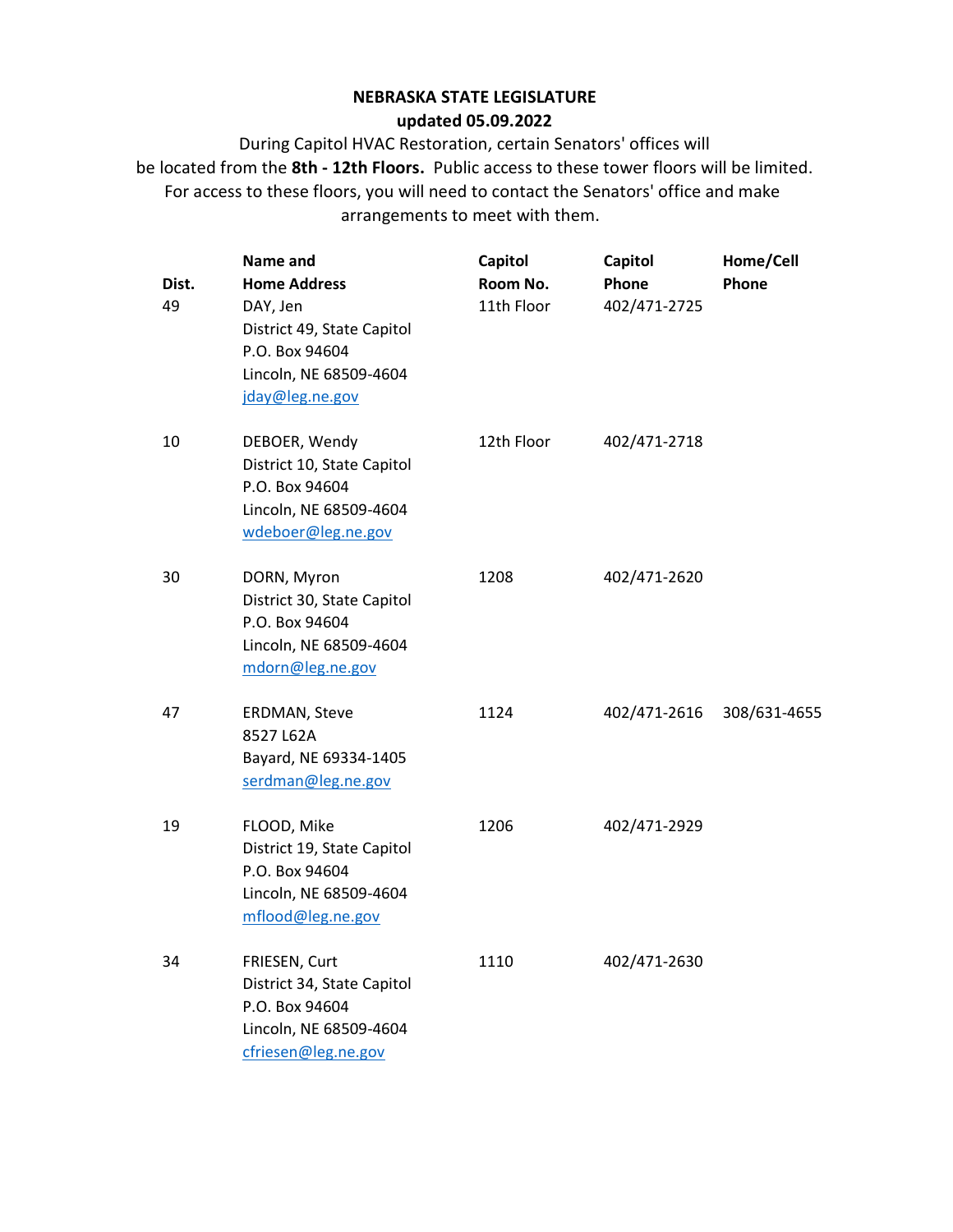| Dist.<br>25 | Name and<br><b>Home Address</b><br>GEIST, Suzanne<br>District 25, State Capitol<br>P.O. Box 94604<br>Lincoln, NE 68509-4604<br>sgeist@leg.ne.gov | Capitol<br>Room No.<br>12th Floor | Capitol<br>Phone<br>402/471-2731 | Home/Cell<br>Phone |
|-------------|--------------------------------------------------------------------------------------------------------------------------------------------------|-----------------------------------|----------------------------------|--------------------|
| 40          | <b>GRAGERT, Tim</b><br>District 40, State Capitol<br>P.O. Box 94604<br>Lincoln, NE 68509-4604<br>tgragert@leg.ne.gov                             | 11th Floor                        | 402/471-2801                     |                    |
| 33          | HALLORAN, Steve<br>District 33, State Capitol<br>P.O. Box 94604<br>Lincoln, NE 68509-4604<br>shalloran@leg.ne.gov                                | 1115                              | 402/471-2712                     |                    |
| 16          | HANSEN, Ben<br>District 16, State Capitol<br>P.O. Box 94604<br>Lincoln, NE 68509-4604<br>bhansen@leg.ne.gov                                      | 1308                              | 402/471-2728                     |                    |
| 26          | HANSEN, Matt<br>District 26, State Capitol<br>P.O. Box 94604<br>Lincoln, NE 68509-4604<br>mhansen@leg.ne.gov                                     | 12th Floor                        | 402/471-2610                     |                    |
| 21          | HILGERS, Mike<br>District 21, State Capitol<br>P.O. Box 94604<br>Lincoln, NE 68509-4604<br>mhilgers@leg.ne.gov                                   | 2103                              | 402/471-2673                     |                    |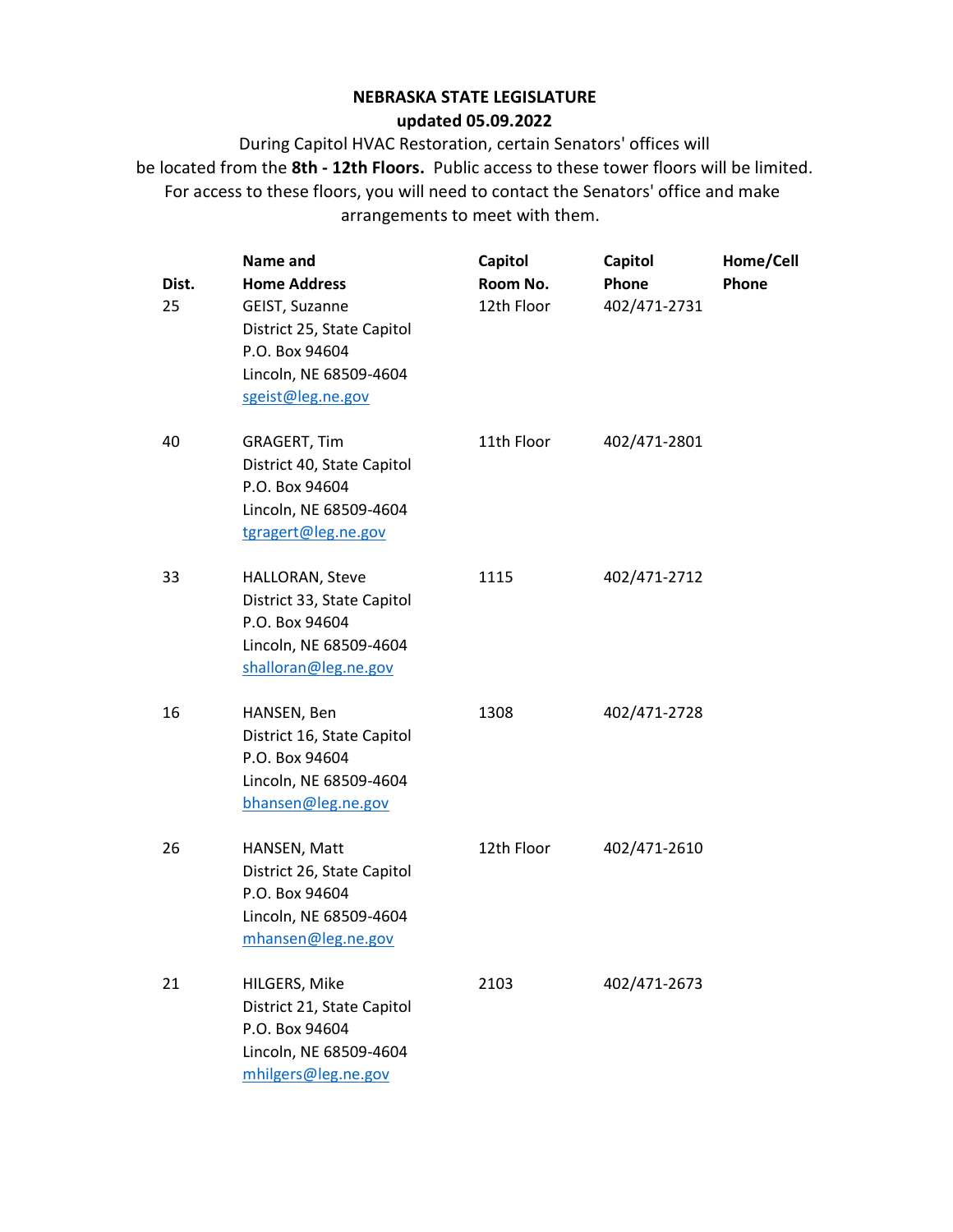| Dist.<br>4 | Name and<br><b>Home Address</b><br>HILKEMANN, Robert<br>District 4, State Capitol<br>P.O. Box 94604<br>Lincoln, NE 68509-4604<br>rhilkemann@leg.ne.gov | Capitol<br>Room No.<br>10th Floor | Capitol<br>Phone<br>402/471-2621 | Home/Cell<br>Phone<br>402/212-7859 |
|------------|--------------------------------------------------------------------------------------------------------------------------------------------------------|-----------------------------------|----------------------------------|------------------------------------|
| 44         | HUGHES, Dan<br>District 44, State Capitol<br>P.O. Box 94604<br>Lincoln, NE 68509-4604<br>dhughes@leg.ne.gov                                            | 2108                              | 402/471-2805                     |                                    |
| 8          | HUNT, Megan<br>District 8, State Capitol<br>P.O. Box 94604<br>Lincoln, NE 68509-4604<br>mhunt@leg.ne.gov                                               | 1523                              | 402/471-2722                     |                                    |
| 42         | JACOBSON, Mike<br>District 42 State Capitol<br>P.O. Box 94604<br>Lincoln, NE 68509-4604<br>mjacobson@leg.ne.gov                                        | 1302                              | 402/471-2729                     |                                    |
| 24         | KOLTERMAN, Mark A.<br>2577 Waverly Rd<br>Seward, NE 68434-8030<br>mkolterman@leg.ne.gov                                                                | 1101                              | 402/471-2756                     |                                    |
| 12         | LATHROP, Steve<br>11818 Oakair Plz<br>Omaha, NE 68137-3509<br>slathrop@leg.ne.gov                                                                      | 1103                              | 402/471-2623                     |                                    |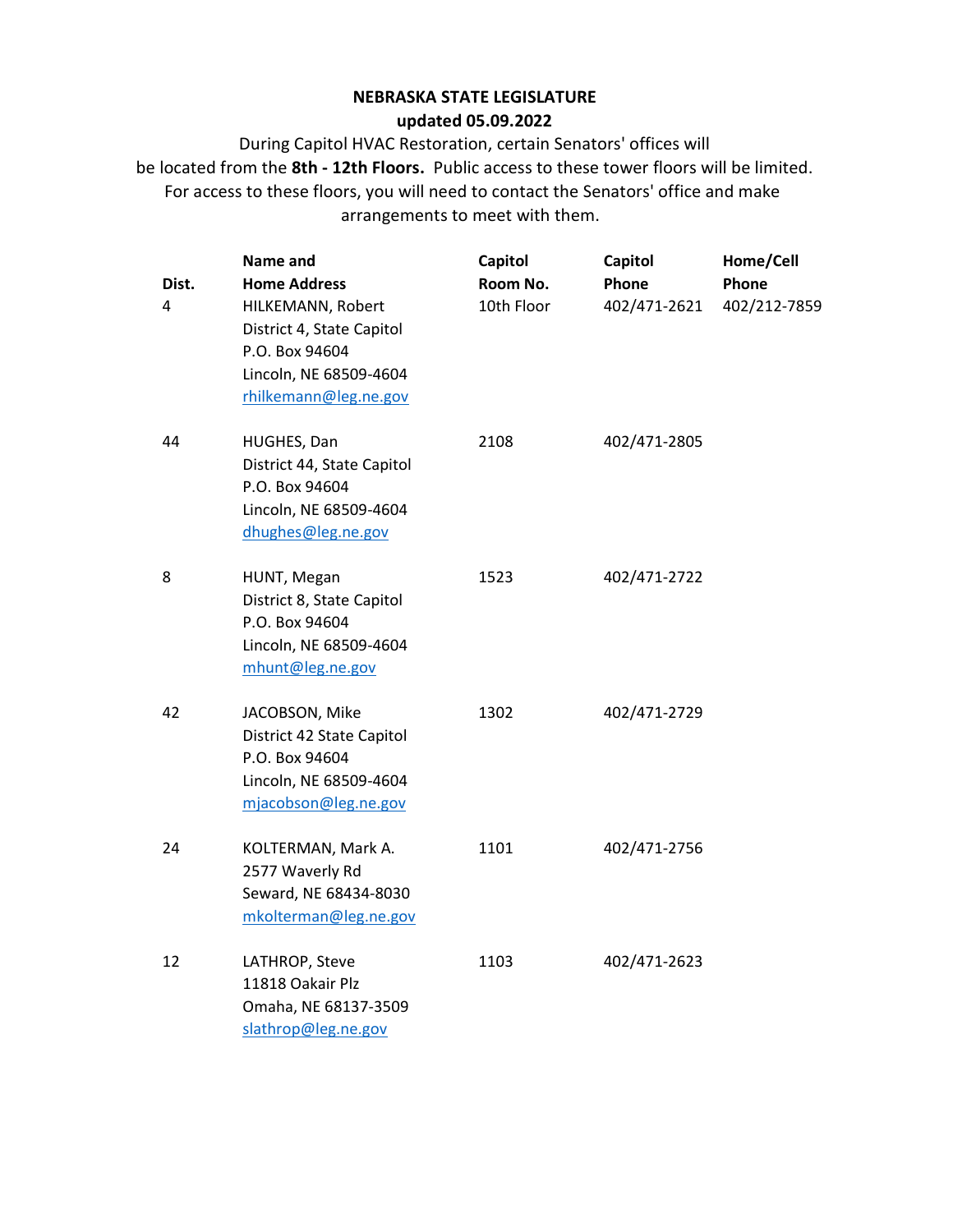| Dist.<br>18 | Name and<br><b>Home Address</b><br>LINDSTROM, Brett<br>District 18, State Capitol<br>P.O. Box 94604<br>Lincoln, NE 68509-4604<br>blindstrom@leg.ne.gov | Capitol<br>Room No.<br>8th Floor | Capitol<br>Phone<br>402/471-2618 | Home/Cell<br>Phone |
|-------------|--------------------------------------------------------------------------------------------------------------------------------------------------------|----------------------------------|----------------------------------|--------------------|
| 39          | LINEHAN, Lou Ann<br>4025 S. 224 Cir<br>Elkhorn, NE 68022-2414<br>llinehan@leg.ne.gov                                                                   | 1116                             | 402/471-2885                     |                    |
| 37          | LOWE SR, John<br>District 37, State Capitol<br>P.O. Box 94604<br>Lincoln, NE 68509-4604<br>jlowe@leg.ne.gov                                            | 12th Floor                       | 402/471-2726                     |                    |
| 20          | MCCOLLISTER, John S.<br>District 20, State Capitol<br>P.O. Box 94604<br>Lincoln, NE 68509-4604<br>jmccollister@leg.ne.gov                              | 12th Floor                       | 402/471-2622                     |                    |
| 5           | MCDONNELL, Mike<br>District 5, State Capitol<br>P.O. Box 94604<br>Lincoln, NE 68509-4604<br>mmcdonnell@leg.ne.gov                                      | 10th Floor                       | 402/471-2710                     |                    |
| 11          | MCKINNEY, Terrell M<br>District 11, State Capitol<br>P.O. Box 94604<br>Lincoln, NE 68509-4604<br>tmckinney@leg.ne.gov                                  | 11th Floor                       | 402/471-2612                     | 402/213-9328       |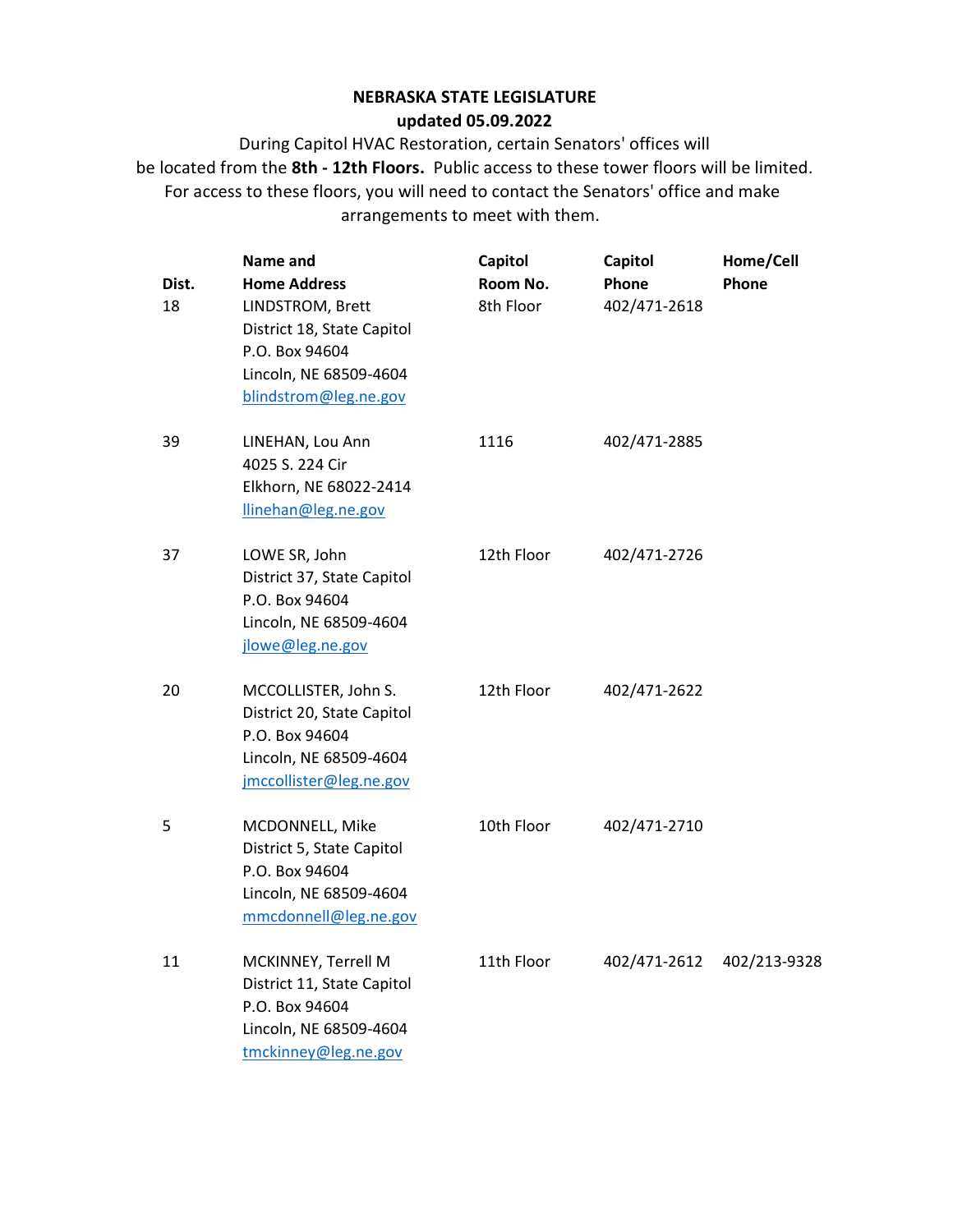| Dist.<br>46 | Name and<br><b>Home Address</b><br>MORFELD, Adam<br>District 46, State Capitol<br>P.O. Box 94604<br>Lincoln, NE 68509-4604<br>amorfeld@leg.ne.gov | Capitol<br>Room No.<br>10th Floor | Capitol<br>Phone<br>402/471-2720 | Home/Cell<br>Phone |
|-------------|---------------------------------------------------------------------------------------------------------------------------------------------------|-----------------------------------|----------------------------------|--------------------|
| 22          | MOSER, Mike<br>District 22, State Capitol<br>P.O. Box 94604<br>Lincoln, NE 68509-4604<br>mmoser@leg.ne.gov                                        | 1529                              | 402/471-2715                     |                    |
| 38          | MURMAN, Dave<br>District 38, State Capitol<br>P.O. Box 94604<br>Lincoln, NE 68509-4604<br>dmurman@leg.ne.gov                                      | 1522                              | 402/471-2732                     |                    |
| 31          | District 31, State Capitol<br>P.O. Box 94604<br>Lincoln, NE 68509-4604                                                                            | 1403                              | 402/471-2327                     |                    |
| 28          | PANSING BROOKS, Patty<br>District 28, State Capitol<br>P.O. Box 94604<br>Lincoln, NE 68509-4604<br>ppansingbrooks@leg.ne.gov                      | 10th Floor                        | 402/471-2633                     |                    |
| 45          | SANDERS, Rita<br>District 45, State Capitol<br>P.O. Box 94604<br>Lincoln, NE 68509-4604<br>rsanders@leg.ne.gov                                    | 11th Floor                        | 402/471-2615                     |                    |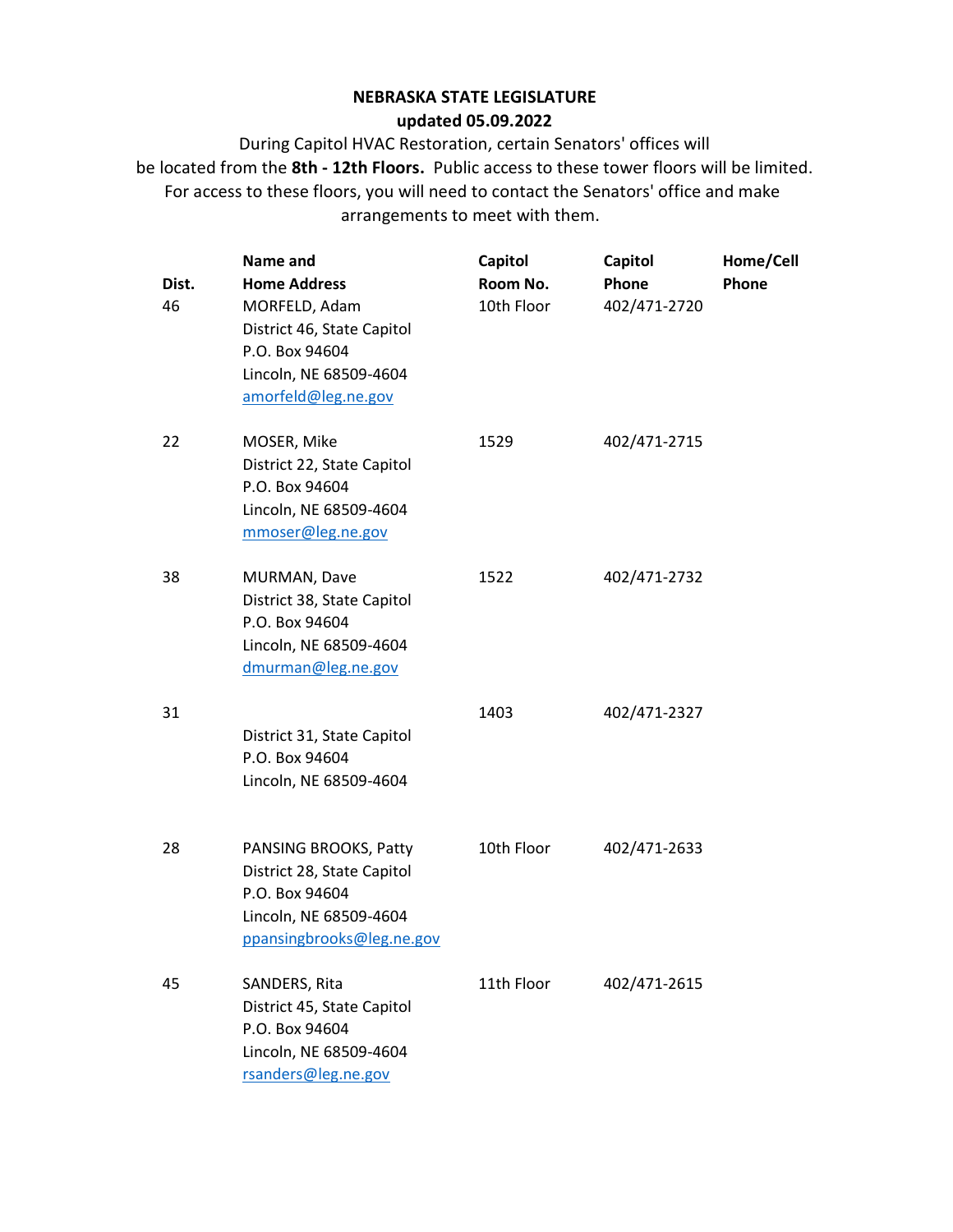| Dist.<br>1     | Name and<br><b>Home Address</b><br>SLAMA, Julie<br>District 1, State Capitol<br>P.O. Box 94604<br>Lincoln, NE 68509-4604<br>jslama@leg.ne.gov | Capitol<br>Room No.<br>11th Floor | Capitol<br>Phone<br>402/471-2733 | Home/Cell<br>Phone |
|----------------|-----------------------------------------------------------------------------------------------------------------------------------------------|-----------------------------------|----------------------------------|--------------------|
| 48             | STINNER, John P.<br>District 48, State Capitol<br>P.O. Box 94604<br>Lincoln, NE 68509-4604<br>jstinner@leg.ne.gov                             | 1305                              | 402/471-2802                     |                    |
| $\overline{7}$ | VARGAS, Tony<br>District 7, State Capitol<br>P.O. Box 94604<br>Lincoln, NE 68509-4604<br>tvargas@leg.ne.gov                                   | 8th Floor                         | 402/471-2721                     |                    |
| 15             | WALZ, Lynne<br>District 15, State Capitol<br>P.O. Box 94604<br>Lincoln, NE 68509-4604<br>lwalz@leg.ne.gov                                     | 1107                              | 402/471-2625                     |                    |
| 13             | WAYNE, Justin<br>District 13, State Capitol<br>P.O. Box 94604<br>Lincoln, NE 68509-4604<br>jwayne@leg.ne.gov                                  | 1212                              | 402/471-2727                     |                    |
| 36             | WILLIAMS, Matt<br>41050 Road 762<br>Gothenburg, NE 69138-4036<br>mwilliams@leg.ne.gov                                                         | 1401                              | 402/471-2642                     |                    |